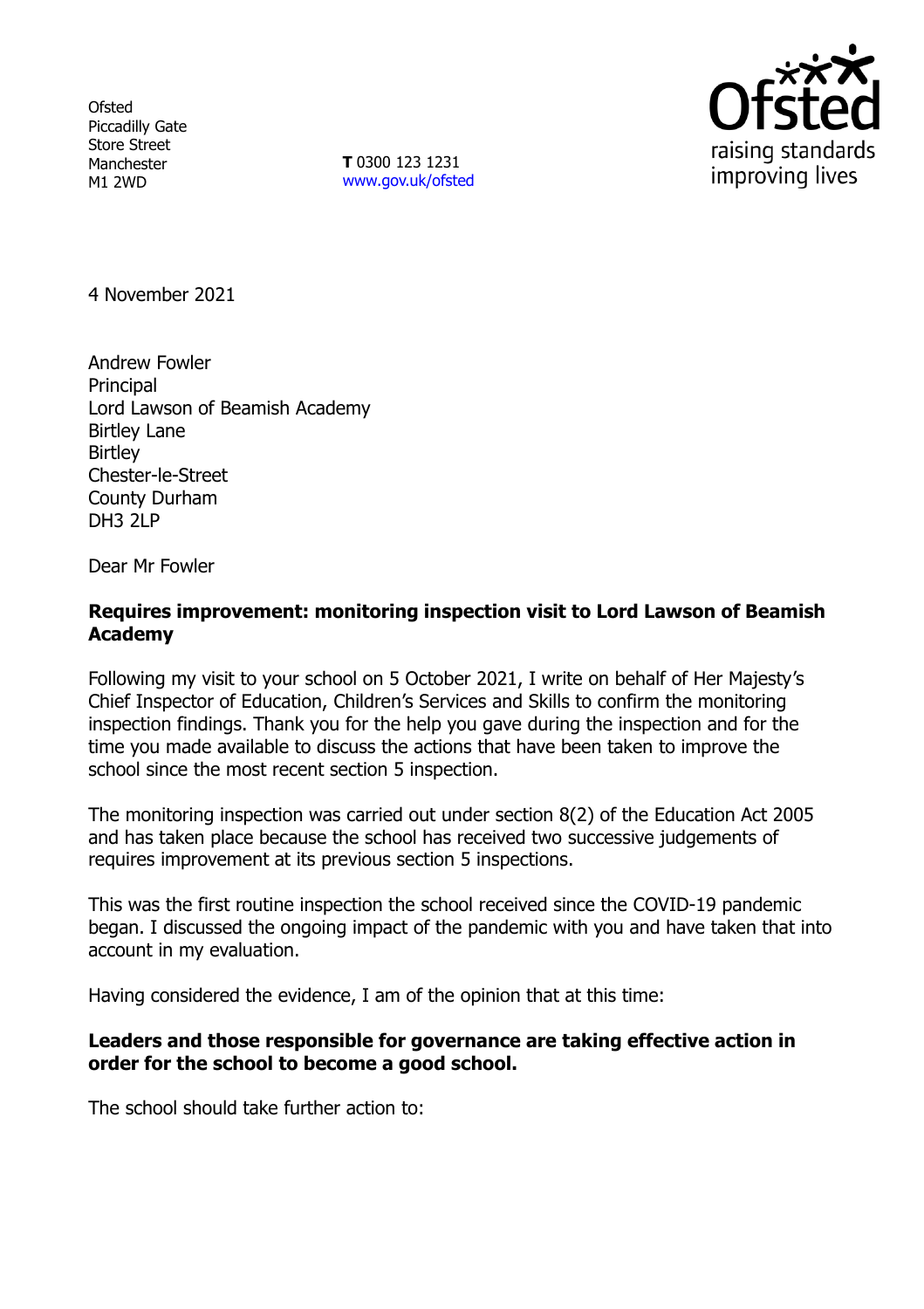

- $\blacksquare$  ensure that leaders of special educational needs and/or disabilities (SEND) review curriculum plans alongside curriculum leaders, to identify strategies to support teachers to meet the needs of all pupils
- make sure that all staff are aware of the individual needs of disadvantaged pupils so that any barriers to learning can be addressed
- continue to improve pupil self-regulation so that fixed-term and permanent exclusions further reduce
- $\blacksquare$  provide pupils with additional opportunities to make a positive contribution to the life of the school.

# **Context**

The current principal was appointed shortly after the school's previous section 5 inspection in June 2019. Several other senior leaders have also been appointed since then. A new chair of the governing body started in September 2021. The structure of the wider governing body has changed from the one previously in place.

As a result of the COVID-19 pandemic, the school's participation in the 'Opportunity North East' school improvement programme has been extended. Within the school, leaders have retained some of the changes made to the school day which were implemented during the pandemic. This includes staggered breaktimes and lunchtimes.

### **Main findings**

Leaders have sought to address many of the previously identified weaknesses at this school. New stability within the senior leadership team, coupled with changes to the structure of the governing body, has provided the capacity for this to happen.

Improvements have been made to pupils' curriculum entitlement. The pathways pupils follow have been reviewed and widened. In key stage 3, for example, all pupils now study a modern foreign language and religious studies. This was not previously the case.

Senior leaders now mentor all subject leaders. They have worked together to create 'rapid action plans' for all subjects. These are used to identify and track the improvements needed in individual subjects. In some subjects, such as mathematics, these plans have helped to accelerate the pace of change. However, leaders of SEND have had less input into subject plans. As a result, teachers have not received enough subject-specific advice on how to meet the needs of pupils with additional needs in their lessons.

Subject leaders have reviewed the topics that pupils learn in primary school. Teachers have also spent time in local primary schools to better understand what pupils have learned before they start in year 7. This work has helped provide a greater focus in key stage 3 lessons.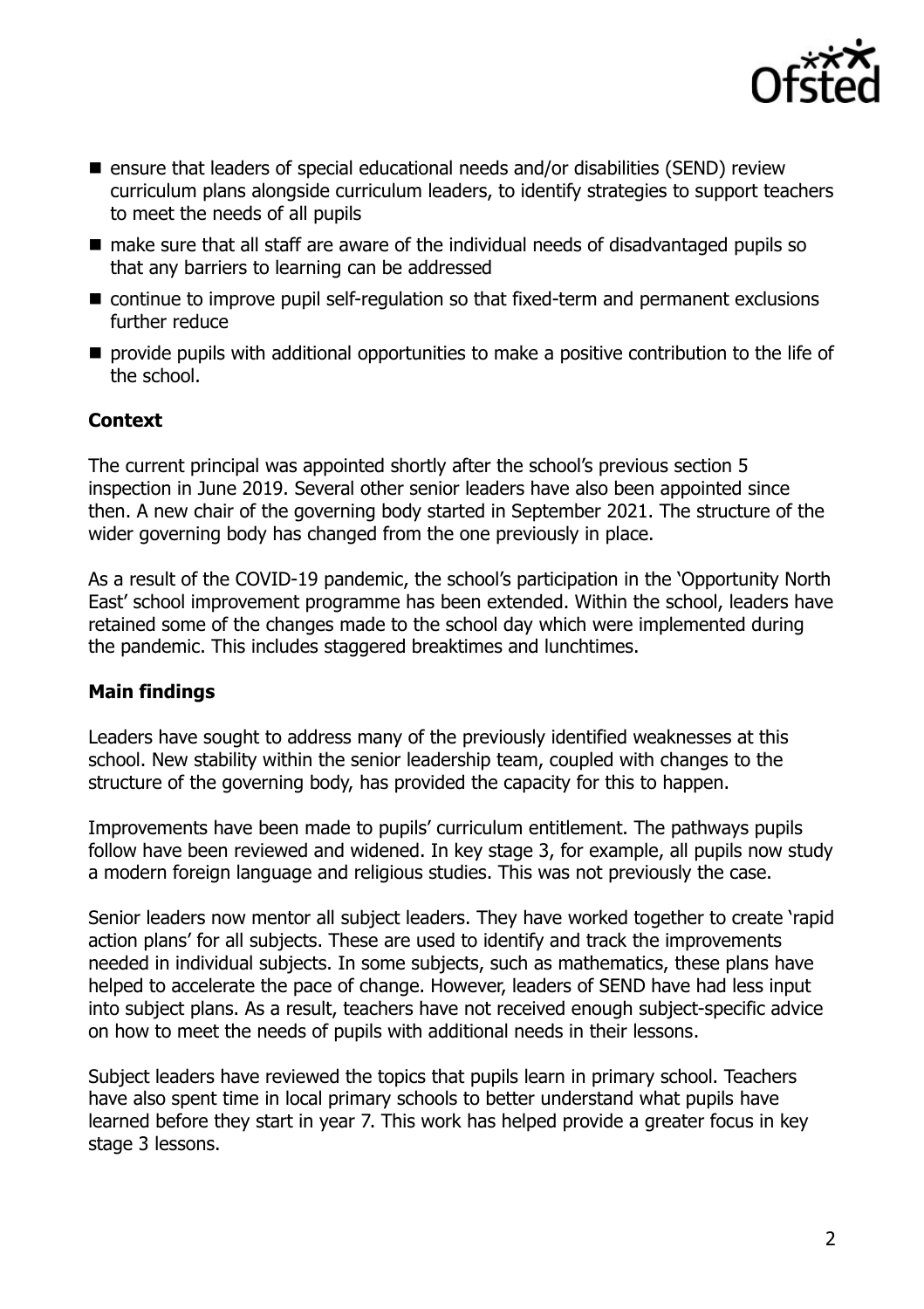

You have also started to map out the links between key stage 4 and 5 topics within individual subjects. This helps less experienced teachers to know how to support pupils who have grasped topics more quickly than their peers. In mathematics, for example, it is clear how topics such as 'iterative processes' in key stage 5 build on the 'numerical methods' studied in years 10 and 11.

In some subjects, leaders have identified the key knowledge that pupils are expected to know in each year group. In geography, for example, staff know precisely what content pupils should be able to remember at the end of each topic. This allows teachers to know which topics to revisit with pupils on a regular basis. It also allows leaders to check the impact of teaching and provide additional support where needed.

In other subjects, it is less clear what the key concepts are that all pupils are expected to remember. This means some teachers move on too quickly before pupils have retained previously taught content. You already have plans to address this.

You have been keen to improve the consistency of teaching. Staff receive coaching in small 'professional learning groups', led by staff with particular teaching strengths. These groups have focused on aspects of teaching such as retrieval practice, mastery of skills, and delivering new content coherently. This is a relatively new project, so you have not yet been able to evaluate the impact of this work.

You are aware that some disadvantaged pupils have made less progress than their peers throughout the pandemic. You are keen to address this. However, not all staff know the individual learning needs of the disadvantaged pupils they teach. As a result, they are not catching up as quickly as they could.

A new senior leader has implemented revised behaviour management systems. Staff have been fully involved in these changes and spoke positively of some of the improvements. However, instances of poor behaviour still occur, and a small number of pupils struggle to self-regulate their behaviour. You have very recently engaged with a local school behaviour hub to further develop the school's work in this area. One of the aims of this project is to address the number of exclusions which remain high.

Some pupils want additional opportunities for their voices to be heard. They do not always feel they have enough ways to make a positive contribution to the life of the school. You have started to address this through the introduction of student leadership roles. Developing this further is important if your quest to develop confident, respectful and resilient pupils will be achieved. That said, pupils feel safe at this school. They are confident that any incidents of bullying will be dealt with when reported.

Governors operate more strategically than they did previously. New governors have been recruited and trained. They know the school well. They hold senior leaders to account for the progress they are making to improve the school.